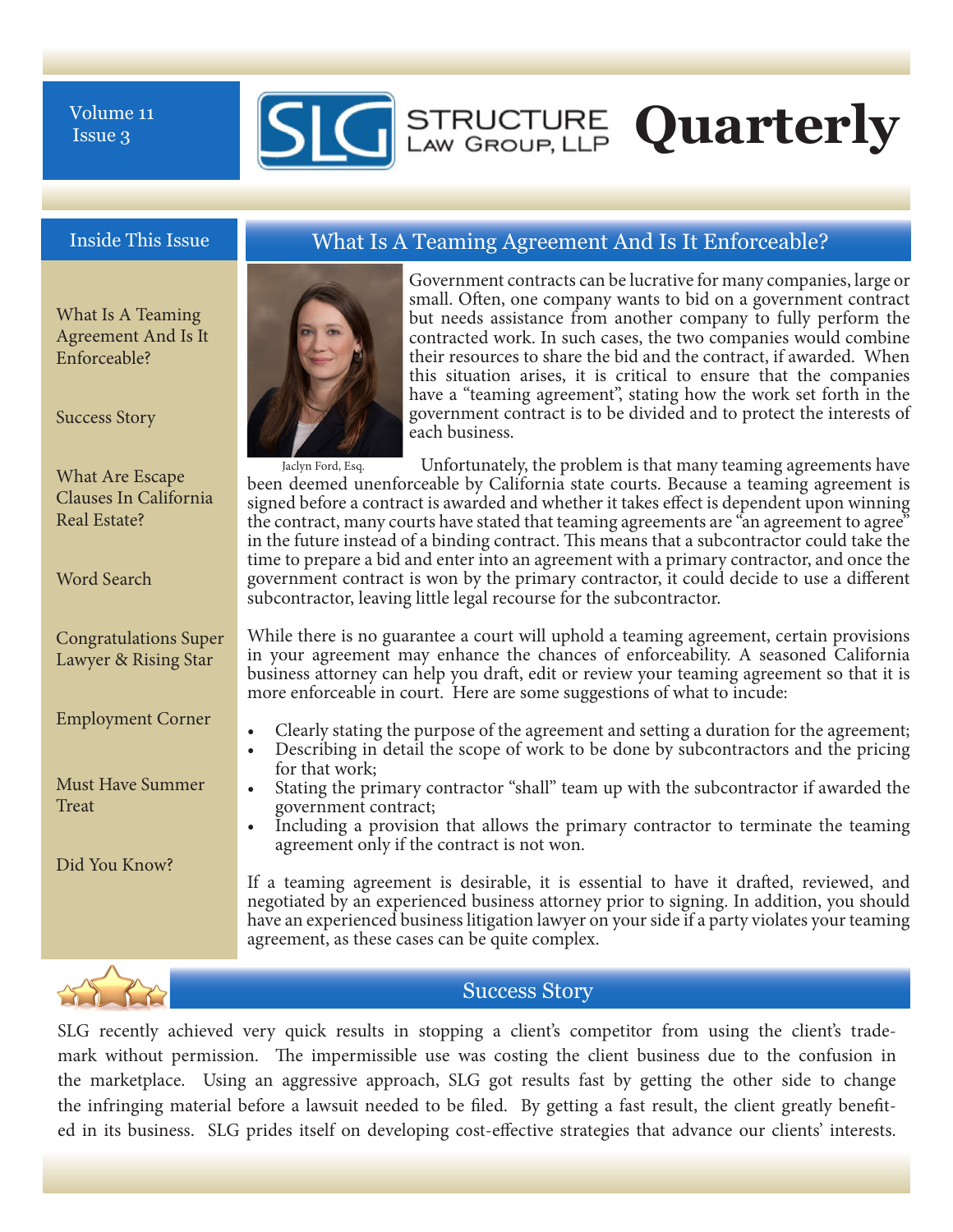### What Are Escape Clauses In California Real Estate?



Real estate transactions are complex and often involve valuable property and a signifcant sum of money. Since many things can go wrong in a real estate transaction, real estate contracts include many diferent provisions and clauses that can come into play during the course of the deal or transaction. It is often wise to have an experienced California real estate attor-

Rakesh Ramde, Esq.

ney draft or review any contracts.

Real estate buyers understandably want to be aware of the conditions and known risks of the property they are purchasing to ensure the transaction will not unknowingly cost them more money than anticipated. On the other hand, if a real estate seller enters into a contract with a particular buyer and stops soliciting other buyers, it can lose out on opportunities if that buyer suddenly backs out of the deal.

To protect buyers while also protecting the interests of sellers, many real estate contracts in California have one or more "escape clauses".

These escape clauses allow the buyer to withdraw from the transaction if certain circumstances arise and the seller has proper notice that the contract is contingent upon these clauses.

Some examples of common escape clauses in real estate contracts include the following:

- Financing contingency This allows a buyer to escape a real estate contract if they are unable to secure the necessary fnancing for the purchase. However, for this type of escape clause to be fair, a buyer should believe they have the reasonable qualifcations to obtain the loan before going into the contract.
- Inspection contingency This clause allows the buyer to obtain the results of an inspection or more complex due diligence of the property and to withdraw from the contract should certain undisclosed defects be discovered through inspection of the property.
- Sale of existing home contingency In some instances, a buyer will want to ensure they can sell their current home before moving forward with the new purchase to avoid having two mortgages.

|   | <b>Summertime Word Search</b> |   |              |   |              |   |   |   |   |   |   |                   |   |                                  |
|---|-------------------------------|---|--------------|---|--------------|---|---|---|---|---|---|-------------------|---|----------------------------------|
|   | Summertime Fun                |   |              |   |              |   |   |   |   |   |   | <b>WATERMELON</b> |   |                                  |
| т | В                             | U | C            | Е | R            | S | I | Α | н | M | 0 | т                 | н | HEAT<br>FAMILY                   |
| I | S                             | н | M            | C | N            | т | R | S | Е | R | т | U                 | I | VACATION                         |
| U | R                             | G | $\mathbf{o}$ | I | $\mathbf{o}$ | Е | S | Е | A | v | A | Υ                 | C | <b>SMORES</b>                    |
| S | L                             | в | R            | N | L            | Μ | U | R | т | С | s | L                 | Е | PICNIC                           |
| G | $\mathbf{O}$                  | в | Е            | C | Е            | В | N | U | G | т | I | I                 | C | <b>BBQ</b><br><b>COOKOUT</b>     |
| N | N                             | Q | B            | I | M            | Μ | S | т | U | U | S | M                 | R | MEMORIES                         |
| I | M                             | E | Е            | P | R            | G | н | C | Е | 0 | N | A                 | Е | <b>PICTURES</b>                  |
| н | E                             | G | Α            | W | Е            | R | I | I | S | К | 0 | F                 | A | <b>GRASS</b><br>GRILL            |
| т | M                             | R | C            | т | т            | Α | N | P | Е | 0 | I | S                 | M | POOL                             |
| A | 0                             | I | н            | R | A            | S | Е | Α | R | 0 | т | M                 | I | SWIM                             |
| В | R                             | L | Υ            | I | M            | S | U | S | 0 | C | A | R                 | S | <b>BATHING SUIT</b><br>ICE CREAM |
| I | I                             | L | Α            | P | Υ            | C | C | A | M | G | C | 0                 | W | <b>PLAY</b>                      |
| т | Е                             | P | L            | P | $\mathbf{o}$ | O | L | M | S | G | A | I                 | I | <b>BEACH</b>                     |
| S | S                             | C | P            | C | F            | Т | C | I | Α | γ | ν | A                 | M | SUNSHINE<br>TRIP                 |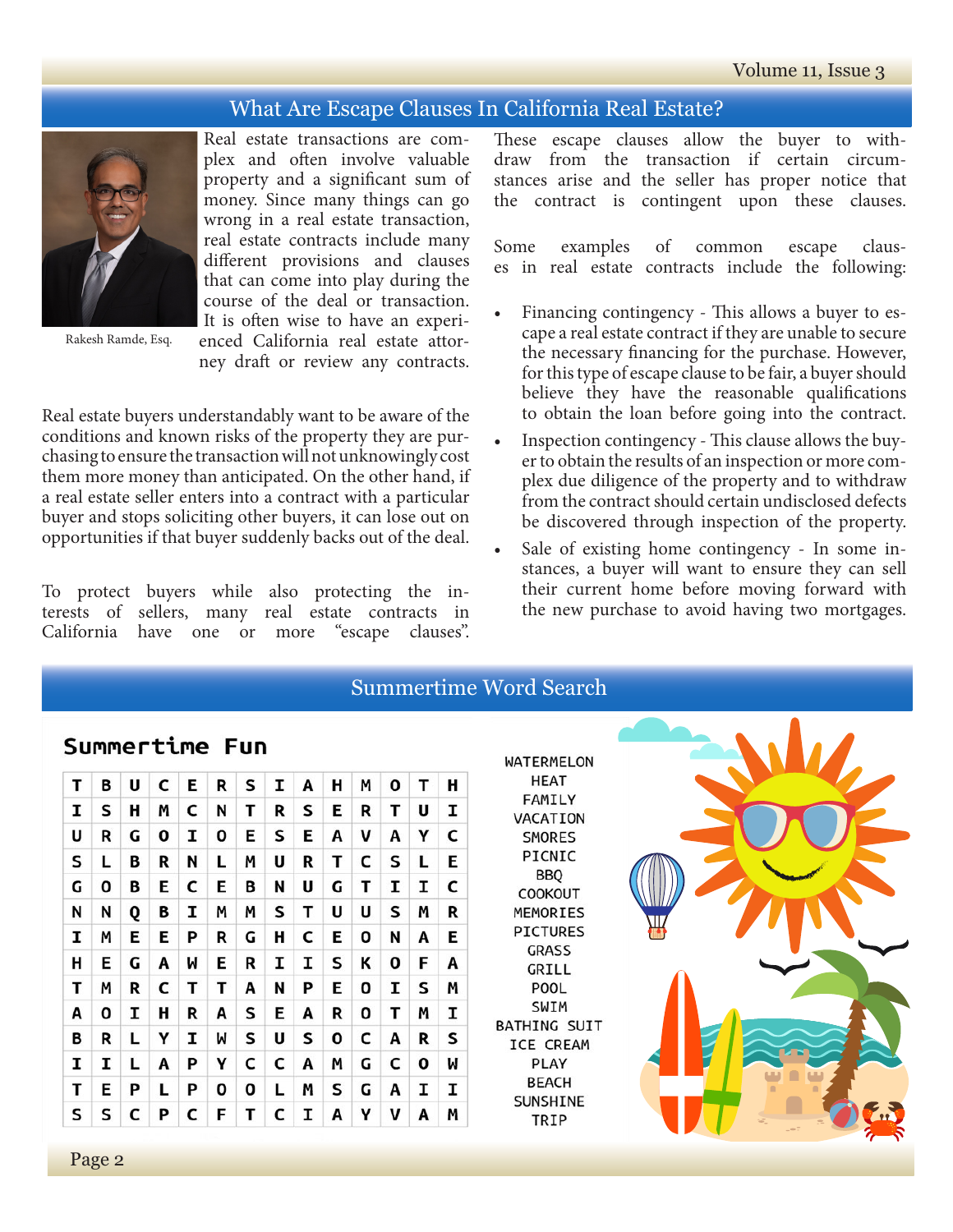#### Volume 11, Issue 3

## Congratulations Super Lawyer & Rising Star



CONGRATULATIONS!



**Super Lawyers** 

SuperLawyers.com





Jaclyn Ford, Esq.

SLG is pleased to announce that Mark Figueiredo has been selected as a 2017 Super Lawyer for his outstanding work in the area of Mergers & Acquisitions. This is his sixth year receiving this honor. His mergers and acquisitions practice has included the sale and acquisition of businesses, including both asset and stock transactions. He has also advised on all phases of transactions from preliminary discussions and negotiations, through due diligence, closing and post-closing phases, and also advises on a variety of commercial fnancings from straight debt and convertible debt fnancings to angel investment and venture-backed funding.

Jaclyn Ford has been designated as a 2017 Rising Star for her outstanding work in the area of Employment and Labor Law for the second year in a row. Ms. Ford represents businesses and business owners in all aspects of employment and labor law and business litigation. She drafts and reviews various employment documents such as employee contracts, severance agreements, and workplace policies and procedures (employment handbooks). She also advises businesses on compliance with local, state, and federal labor and employment laws. In court, she represents her clients in employment claims, partnership disputes, contractual disputes, and the like.

| <b>Employment Corner</b>                                                                                                                                                                                                                                                                                                                                                                                                                                                                                 | <b>Must Have Summer Treat</b>                                                                                                                  |  |  |
|----------------------------------------------------------------------------------------------------------------------------------------------------------------------------------------------------------------------------------------------------------------------------------------------------------------------------------------------------------------------------------------------------------------------------------------------------------------------------------------------------------|------------------------------------------------------------------------------------------------------------------------------------------------|--|--|
| California Minimum Wage Adjustments                                                                                                                                                                                                                                                                                                                                                                                                                                                                      | <b>SANGRIA POPSICLE</b>                                                                                                                        |  |  |
| California has a legislative plan in effect that aims to<br>raise the minimum wage across the state to \$15.00 per<br>hour by the start of 2022 for most businesses and by<br>2023 for smaller businesses. There is one set of guide-<br>lines for companies that employ 26 or more individu-<br>als and another set for companies with 25 or fewer.                                                                                                                                                     | <b>Ingredients:</b><br>1 bottle white wine<br>$\bullet$<br>1/2 cup cherry juice<br>$1/2$ cup apple juice<br>Sliced mixed fruit                 |  |  |
| However, depending on where you conduct your busi-<br>ness, a higher minimum wage may apply than what<br>has been enacted by the California legislature, as many<br>cities across the state have increased the minimum<br>wage on their own. For example, San Francisco raised<br>its minimum wage to \$13.64, which will increase to<br>\$14.00 per hour on July 1, 2017. San Jose's minimum<br>wage is currently \$10.50 for all employers and will in-<br>crease to \$12.00 per hour on July 1, 2017. | <b>Instructions:</b><br>Combine wine and juices<br>Fill popsicle molds with fruit<br>Pour wine mix over fruit<br>Freeze for 24 hours<br>Enjoy! |  |  |